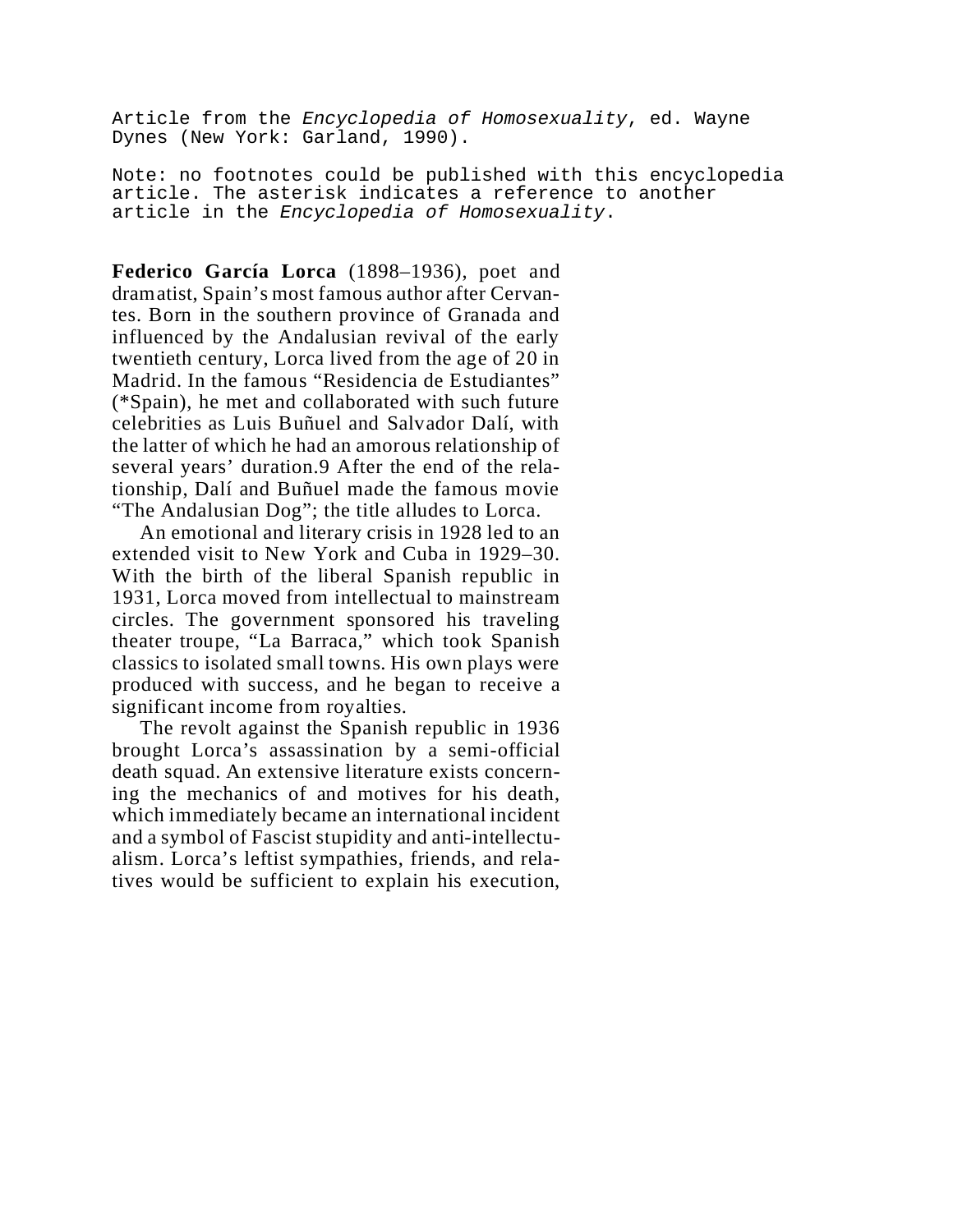but much evidence suggests that his sexual orientation, activities, and writings were at least as important.

Lorca is an exceptional case of an author subject to self-censorship and, after his death, to deliberate manipulation and "cleansing" of his image by surviving family members. As a result his works and thought have been inaccurately discussed, and they remain imperfectly known and in some cases all but unknown. At the time of his death Lorca was best known for his *Gypsy Ballads*, still his most popular and accessible, yet somewhat unrepresentative book. Lesser-known volumes of poetry, and those dramas found unoffensive by his heirs, were published or reprinted in 1938. His central but difficult *Poet in New York*, incorporating an *Ode to Walt Whitman* privately published in 1933, first appeared in 1940; *The House of Bernarda Alba*, suppressed by his family, in 1945. In 1954 his family "rediscovered" the early but important drama *The Butterfly's Evil Trick* ("butterfly" is a Spanish slang term for homosexual). Only in 1974 was the long-unavailable *Impressions and Landscapes* reprinted. The overtly pederastic and Pirandellian *The Public* was published from an incomplete draft MS, over his relatives' opposition, in 1976; the final text is still unavailable. (The play was very well received when premiered in Spain in 1987; its title has been borrowed for a major Spanish theatrical magazine.) The *Sonnets of Dark Love* were withheld by his family and published clandestinely in 1983. Important juvenilia are only slowly being made available, and of his extensive correspondence only that part without reference to sexual themes has been published.

Lorca was given to discussing works in advance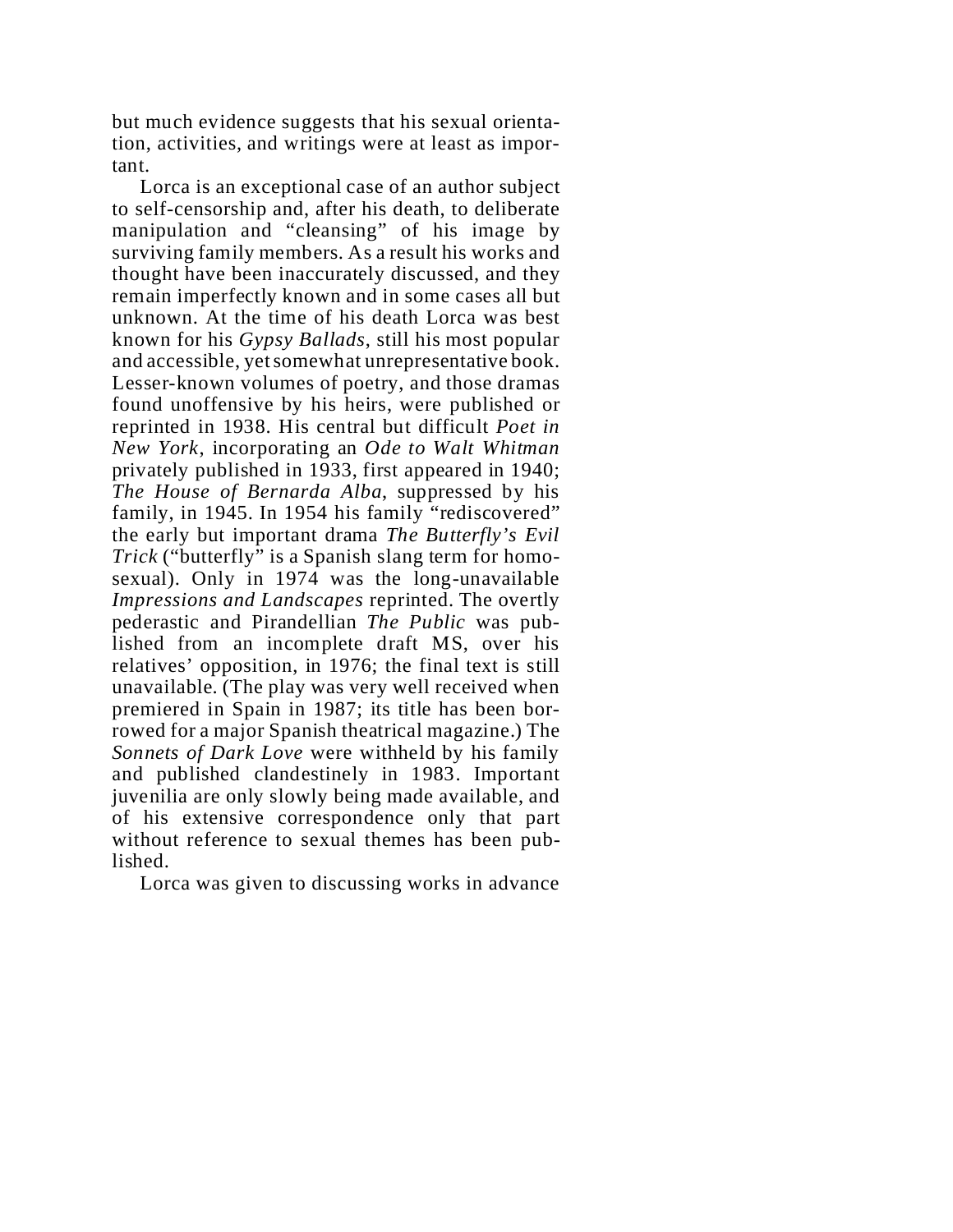of or during composition. Among those he mentioned are *The Destruction of Sodom*, in which frustration of homosexual desire causes incest, *The Blackball*, "the tragedy of a homosexual in conflict with society," and *The Beautiful Beast*, a treatment of zoophily. These exist only as tiny fragments or in the published recollections of his friends.

It is difficult and risky to outline Lorca's thought without full access to his works, but it is known in part. Central to his writings is the power, universality, and goodness of the sexual and reproductive instinct and opposition to forces—especially the Catholic church—which repress and frustrate it. In his plays, many of which have female protagonists, he treats the frustrated desire for offspring; a long religious poem presents a beautiful crucified Christ as a figure of sexual liberation. A second current in his thought is the need for spiritual, cultural, and economic reform of Spanish and world society. Finally, there is the theme of isolation and melancholy. He explores poetically problems of selfacceptance and relating to a hostile world, the difficulty of transcending isolation through love, and a general existential and irresolvable anguish.

Daniel Eisenberg

Bibliography: Spanish texts, ed. Mario Hernández, Madrid: Alianza, 1981–; *Poet in New York*, bilingual edition with translation of Greg Simon, New York: Farrar, Straus, Giroux, 1988; *Gypsy Ballads*, trans. Rolfe Humphries, Indiana University Press, 1953; *Three Tragedies*, Penguin, 1961; *Five Plays: Comedies and Tragicomedies*, New Directions, 1963. Biography: Ian Gibson, *Federico García Lorca*, Barcelona: Grijalbo, 1985–87. On his thought, Ian Gibson, "Lorca's 'Balada triste': Children's Songs